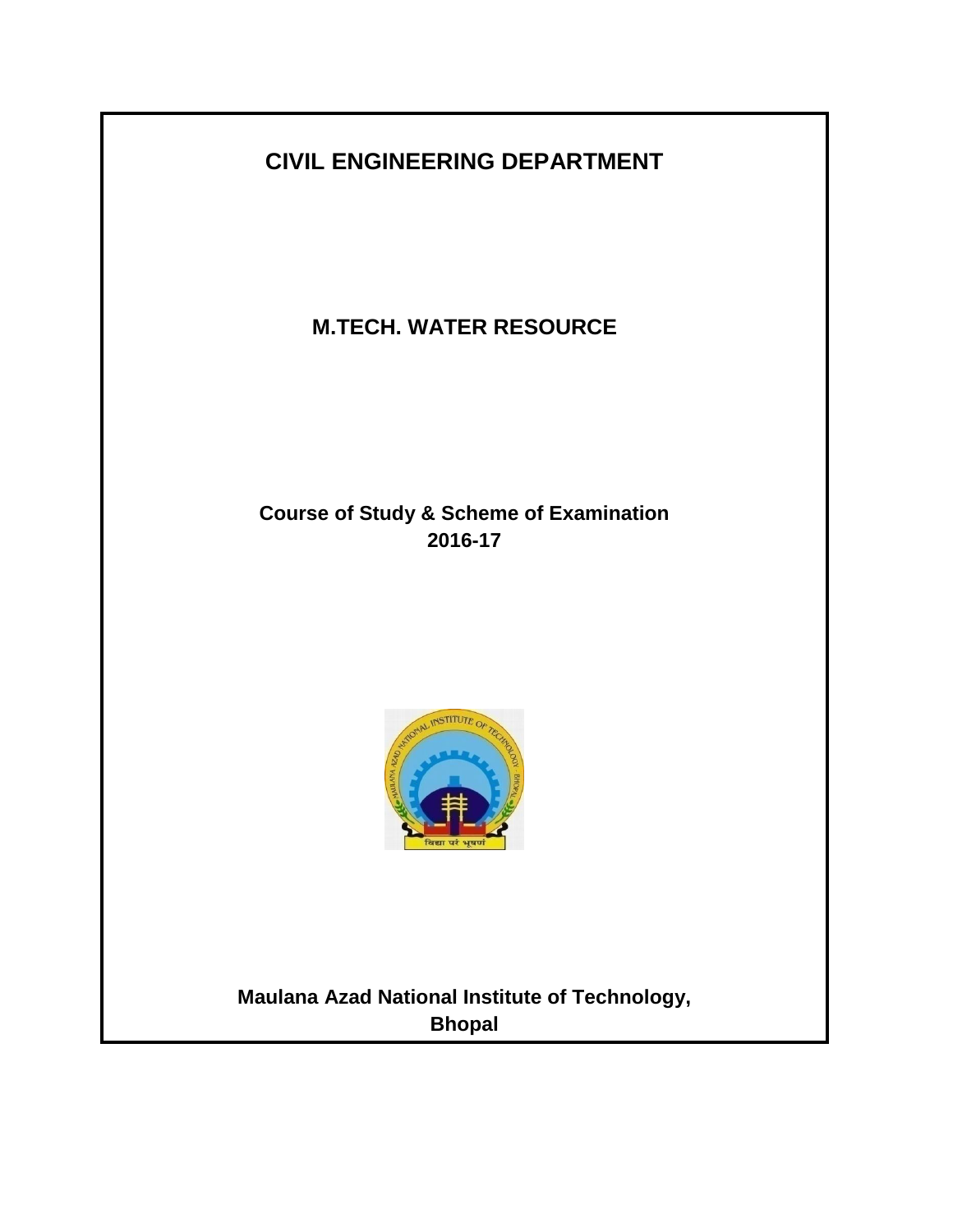# **SCHEME**

# **M. TECH. IN WATER RESOURCES ENGINEERING**

# *FIRST SEMESTER*

| Subject       | Subject Name                       | Scheme                   | 0f            | Studies |                     |
|---------------|------------------------------------|--------------------------|---------------|---------|---------------------|
| Code          |                                    | Periods per week         |               |         | <b>Total Credit</b> |
|               |                                    |                          |               | P       |                     |
| <b>WRE511</b> | <b>Engineering Fluid Mechanics</b> | 3                        |               |         | 3                   |
| <b>WRE512</b> | <b>Engineering Hydrology</b>       | 3                        |               |         | 3                   |
| <b>WRE513</b> | Irrigation and Drainage Engg.      | 3                        |               |         | 3                   |
|               | Elective 1                         | 3                        |               |         | 3                   |
|               | Elective 2                         | 3                        |               |         | 3                   |
|               | Open Elective1                     | 3                        |               |         | 3                   |
| <b>WRE514</b> | Lab Practice 1                     | $\overline{\phantom{0}}$ |               | 3       | 2                   |
| <b>WRE515</b> | Seminar 1                          |                          | $\mathcal{P}$ |         | $\overline{2}$      |
|               |                                    |                          |               |         | Total credits 22    |

# *SECOND SEMESTER*

| Subject       | Subject Name                   | Scheme of Studies |   | <b>Total Credit</b> |                  |
|---------------|--------------------------------|-------------------|---|---------------------|------------------|
| Code          |                                | Periods per week  |   |                     |                  |
|               |                                |                   |   | P                   |                  |
| <b>WRE521</b> | <b>Hydraulic Structures</b>    | 3                 |   |                     | 3                |
| <b>WRE522</b> | <b>Water Resources Systems</b> | 3                 |   |                     | 3                |
| <b>WRE523</b> | Open Channel Hydraulics        | 3                 |   |                     | 3                |
|               | Elective 3                     | 3                 |   |                     | 3                |
|               | Elective 4                     | 3                 |   |                     | 3                |
|               | Open Elective 2                | 3                 |   |                     | 3                |
| <b>WRE524</b> | Lab Practice 2                 |                   |   | 3                   | 2                |
| <b>WRE525</b> | Seminar 2                      |                   | 2 |                     | 2                |
|               |                                |                   |   |                     | Total credits 22 |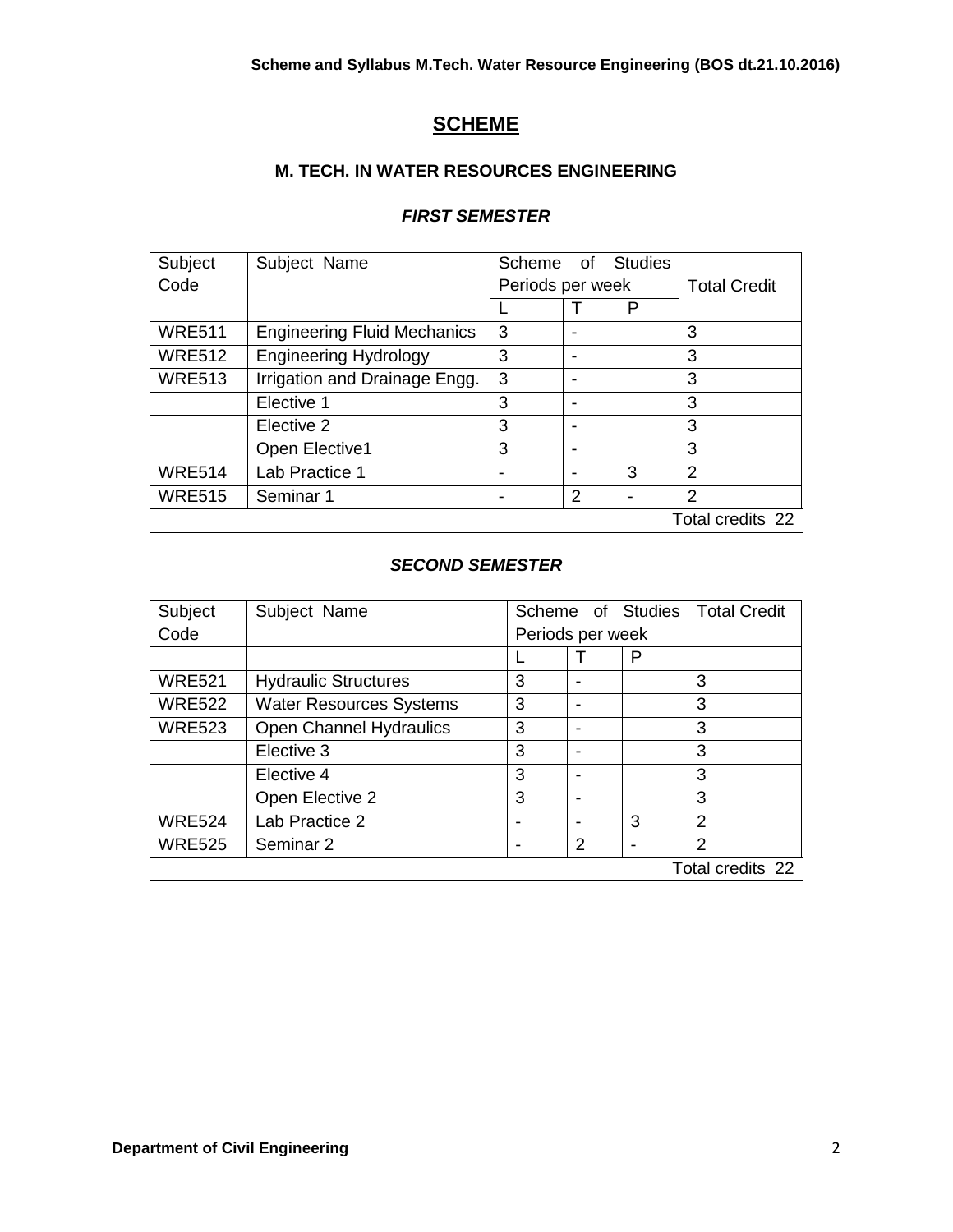# **LIST OF DEPARTMENT ELECTIVES**

- WRE531 Flood Mitigation and Management
- WRE532 Water Supply Networks
- WRE533 Geotechnical Investigations in Water Resources Projects
- WRE534 Integrated Watershed Management
- WRE535 Hydraulic Measurement Systems
- WRE536 Hydraulic Transient
- WRE537 Ground Water Hydrology
- WRE538 Hydraulic Energy Dissipaters

# **LIST OF OPEN ELECTIVES:**

- WRE551 Probability and Statistical Methods
- WRE552 Finite Element Method
- WRE553 Geospatial Techniques
- WRE554 Hydro Power Engg.
- WRE555 Environmental Impact Assessment
- WRE556 Rainwater Harvesting
- WRE557 Environmental Fluid Mechanics

WRE539 Water Resources Project Planning,

Economics & Management

WRE541 Sediment Transport

WRE542 Reservoir Planning and

Management

WRE543 Stochastic Hydrology

WRE544 Soft Computing Techniques in WRE

# **THIRD SEMESTER**

| Course<br>Number | Subject                             | <b>Scheme of Studies</b><br>Periods per week |  |   | Credits |
|------------------|-------------------------------------|----------------------------------------------|--|---|---------|
|                  |                                     |                                              |  | P |         |
| <b>WRE611</b>    | Major Project Dissertation Phase- I | -                                            |  |   | 23      |
| Total credits 23 |                                     |                                              |  |   |         |

# **FOURTH SEMESTER**

| Course<br>Number | Subject                              | <b>Scheme of Studies</b><br>Periods per week |  |   | Credits          |
|------------------|--------------------------------------|----------------------------------------------|--|---|------------------|
|                  |                                      |                                              |  | P |                  |
| <b>WRE648</b>    | Major Project Dissertation Phase- II | -                                            |  | - | 23               |
|                  |                                      |                                              |  |   | Total credits 23 |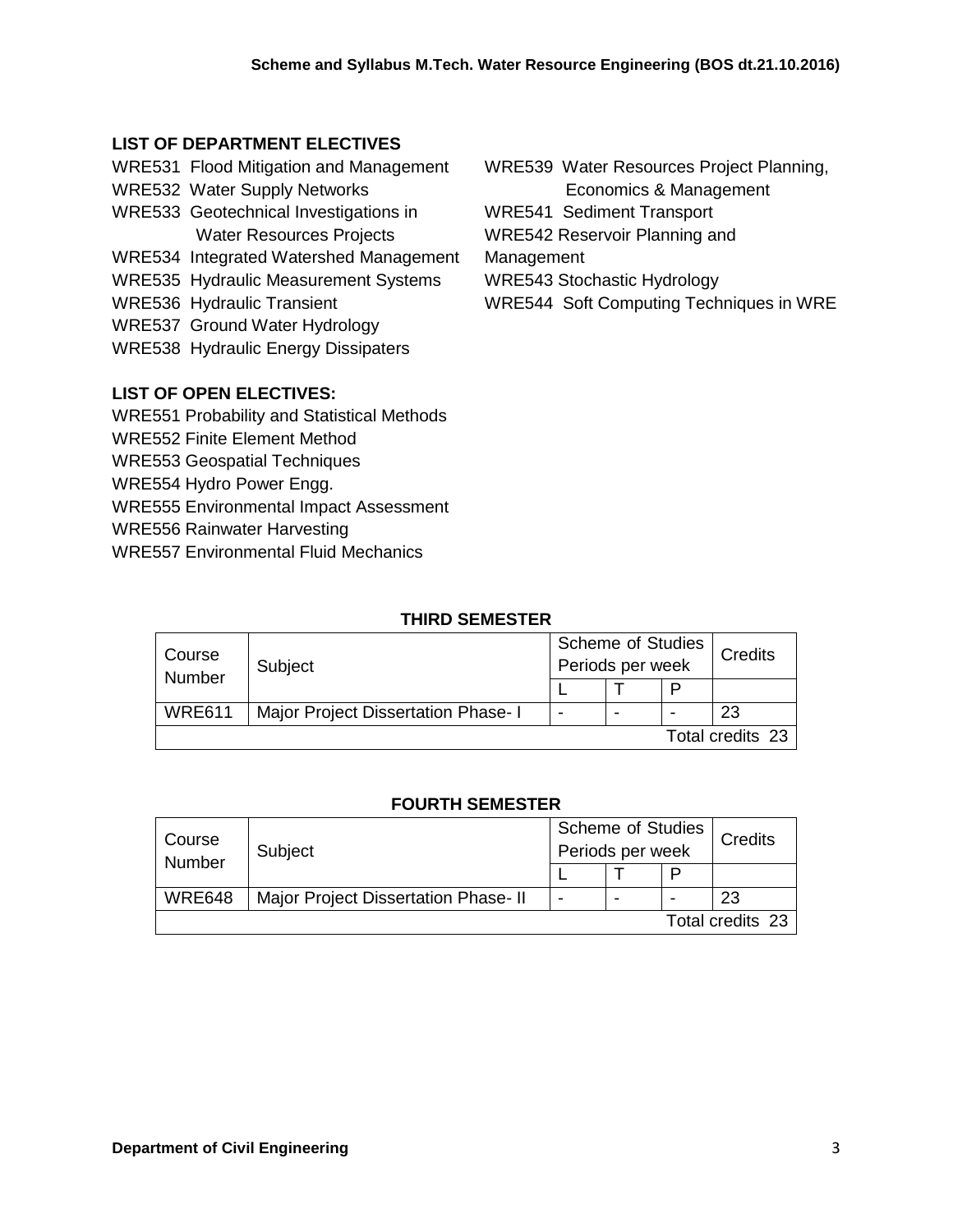# **SYLLABUS**

# **M.TECH IN WATER RESOURCE ENGINEERING FIRST SEMESTER**

### **WRE511 ENGINEERING FLUID MECHANICS**

Fluid statics - pressure variation forces on immersed surface plane as well as curved plane, relative equilibrium; fluid kinematics and fluid dynamics.

Boundary layer theory, Viscous flow, Hydraulic Similitude and Modeling. Turbulent modeling, turbulent flow through pipes, forces on immersed bodies.

# **References**

- 1. Hydraulics &Fluid Dynamics-P.M.Modi and S.M.Seth,Standard book house, Delhi.
- 2. Engg. Fluid Mechanics- Garde and Miraj, GaonkarScitech Pub, 2010
- 3. Fluid Mechanics & Hyd.- M/c A.K.Jain, Khanna Publishers
- 4. Engineering Fluid Mechanics Vol. I.- Narasimhan S., Orient Longman
- 5. Fluid Mechanics for Hydraulic Engineers- Rouse H., Dover Publications

# **WRE 512ENGINEERING HYDROLOGY/ APPLIED HYDROLOGY**

Hydrological processes. Budget equation, Precipitation – measurement and analysis of data, Losses measurement and analysis using latest techniques, Runoff estimation and modeling , Hydrograph analysis, Synthetic unit hydrograph. JUH, stream gauging, flood routing ]. Design flood, probability of hydrologic events, Linear regression, Hydrologic synthesis and simulation, Ground water.

- 1. Applied Hydrology Chow V T., McGraw-Hill, Inc.
- 2. Applied Hydrology- Mutreja K.N,Tata McGraw-Hill. Inc.
- 3. Engineering Hydrology- Subramanya K, Tata McGraw-Hill.
- 4. Engineering Hydrology- R.S. Varshney, Nem Chand & Bros.
- 5. Engineering Hydrology- CSP Ojha, Oxford University Press, USA.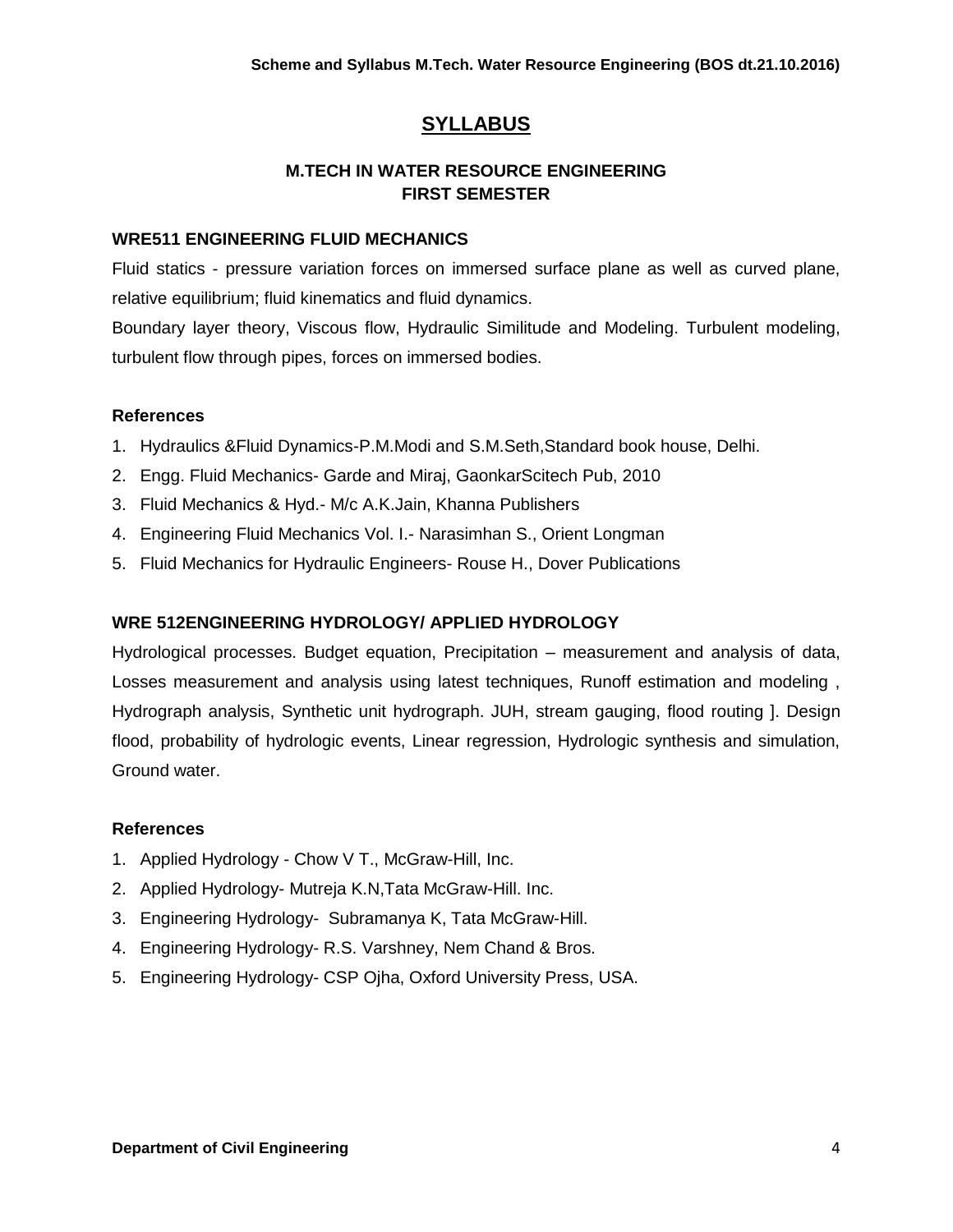# **WRE513 IRRIGATION& DRAINAGE ENGINEERING**

Crop water requirements, irrigation scheduling, flow and lift irrigation, water application methods, design of surface, sprinkler & drip irrigation systems.

Principles of drainage system, types of drainage, design of surface and subsurface drainage, water logging and salinity control, Design of lined and unlined canals, diversion headworks.

### **References**

- 1. Irrigation and Water Resources Engineering- G.L. Asawa, New age international Publisher.
- 2. Irrigation theory and practices A.M. Michael,Vikas Publishing House Pvt Limited.
- 3. Irrigation system design An Engineering Approach :Richard H Cuenca,Prentice Hall.
- 4. Hand book of Irrigation Technology- H.J. Finkel, Vol.I.
- 5. Irrigation Structures Vol.I, IR.S Vashney, Nem Chand & Brothers.

# **WRE514 LAB PRACTICE 1**

Experiments on Fluid mechanics

### **WRE515 SEMINAR1**

### **SECOND SEMESTER**

### **WRE521 HYDRAULIC STRUCTURES**

Types of dams, design of gravity dams, arch and buttress dam, earth & rockfill dam. Design of spillways and Energy dissipating devices. Design of canal structures, Diversion headworks.

- 1. Design of gravity dams -USBR
- 2. Design of small dams -USBR
- 3. Embankment Dam Engineering Bharay Singh & RS Vashney, Nem Chand & Bros.
- 4. Irrigation Structures Vol.IIRS Vashney, Nem Chand & Brothers.
- 5. Hydraulics of spillways and energy dissipaters- RS Vashney, CRC Press.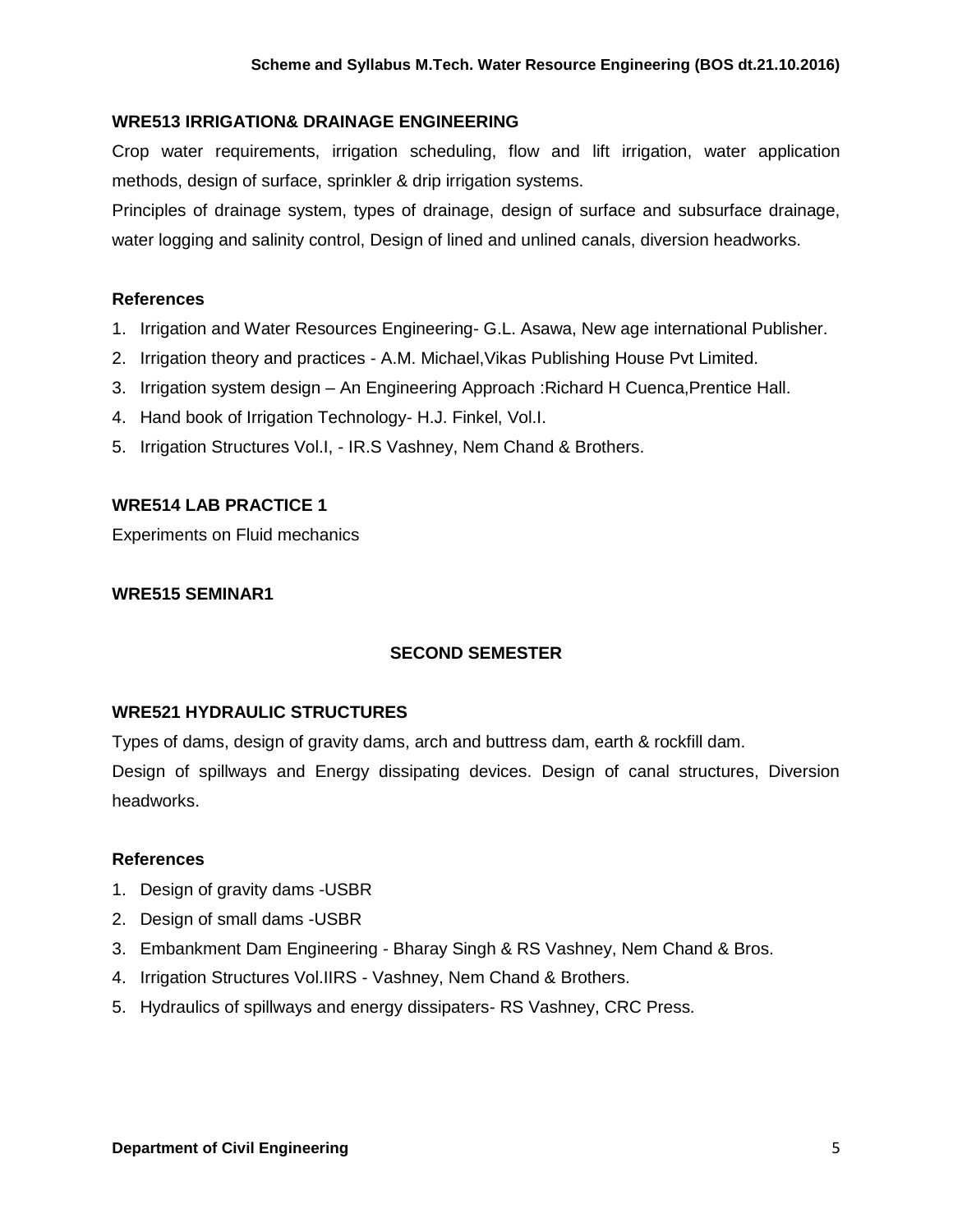### **WRE522 WATER RESOURCES SYSTEMS**

Nature of water resources systems. water resources planning and development.

System analysis techniques in water resources: optimization, linear programming, dynamic programming, simulation. Application of system analysis and optimization techniques to water resources engineering problems.

Economic considerations in water resources systems: basic principles of economics, project feasibility and optimality, cost allocation.

### **References**

- 1. Water Resources Systems- SubhasChander and Rajesh Prasad,Jain Brothers.
- 2. Water Resources System Planning and Management- S.K.Jain and V.P.Singh, Elseveir.
- 3. Water Resources Systems- S. Vedula and P. P. Majumdar,Tata McGraw-Hill Education.
- 4. Water Resources System Planning and Analysis- D.P.Loucks, J.R.Stedinger,D.A.Haith. Englewood Cliffs, Prentice-Hal.

### **WRE523 OPEN CHANNEL HYDRAULICS**

Basic concepts, uniform flow rigid & non rigid boundary channels, specific energy and critical depth, Gradually varied flow, Rapidly varied flow – Hydraulic jump on horizontal and sloping floor, Brink depth, surges, unsteady flow channel controls and transitions. References

- 1. Open Channel Flow Chaudhary Hanif M., Springer.
- 2. Flow through open channel- Chow V T., Mc Graw-Hill.
- 3. Flow in open channels- Subrmanya K, Tata McGraw-Hill Education.
- 4. Flow through open channel- K.G .Raja, McGraw-Hill.

### **WRE524 LAB PRACTICE 2**

Experiments on Open channel and modeling

### **WRE525 SEMINAR 2**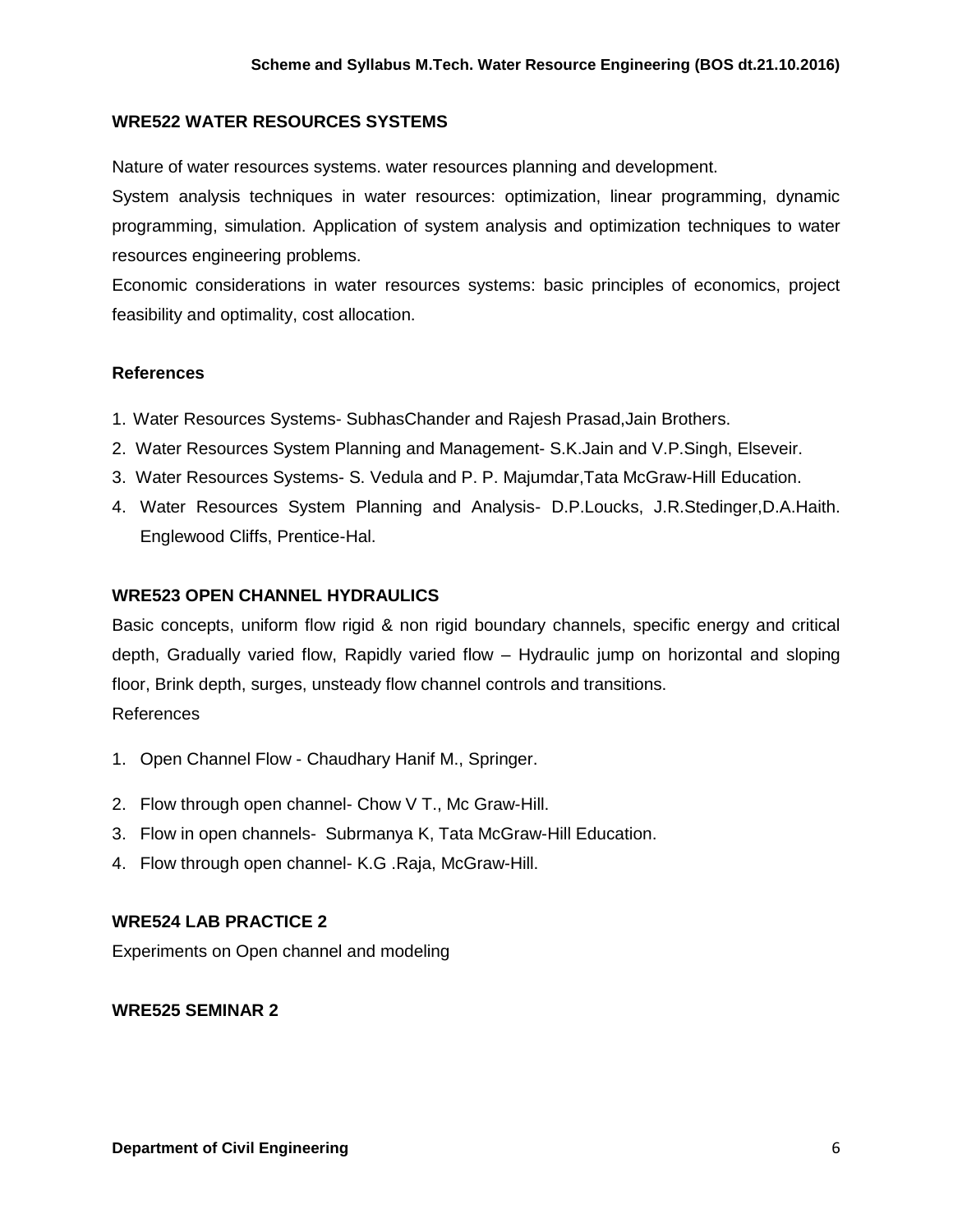# **DEPARTMENT ELECTIVES**

### **WRE531 FLOOD MITIGATION AND MANAGEMENT**

Alluvial streams and their hydraulic geometry, bed level variation of alluvial streams, variation in plan form of alluvial streams, analytical models of river morphology, numerical models for morphological studies, flood plain analysis, morphology of some Indian rivers, types and design of protection systems, operational hydrology, reservoir operation for flood control and management, flood damage estimation models, guide lines for planning and design of river training works, planning, design, construction and maintenance of river training works and bank protections for alluvial rivers. application of geo- synthetics in river training works.

### **References**

- 1. Applied Hydrology- Chow V T, Maidment David R and Mays Larry W.,McGraw-Hill.
- 2. Mechanics of sediment transportation and alluvial streams problems-Garde R J and RangaRaju K G.,Taylor & Francis.
- 3. River Morphology- Garde R J Mays Larry W., .NewAgePublishers.
- 4. Hydraulic Design Handbook- Garde R J ,

# **WRE532 WATER SUPPLY NETWORKS**

Type of distribution systems, parameters in distribution system analysis, interrelationship, formulation of equation. Gravity and rising main, location and design principles. Design and optimization of water distribution system: design - trial and error method of design, cost- head loss ratio method. Optimization using linear programming techniques, surge analysis in water distribution systems, pump duty stations and detailing valves.

- 1. Analysis of Flow in Water Distribution Network- Bhave P R., Technomic Pub. Co.
- 2. Optimal Design Of Water Distribution Networks- Bhave P R.,Alpha Science International.
- 3. Fluid Transients- Streter V L and Wylie E D., Prentice Hall.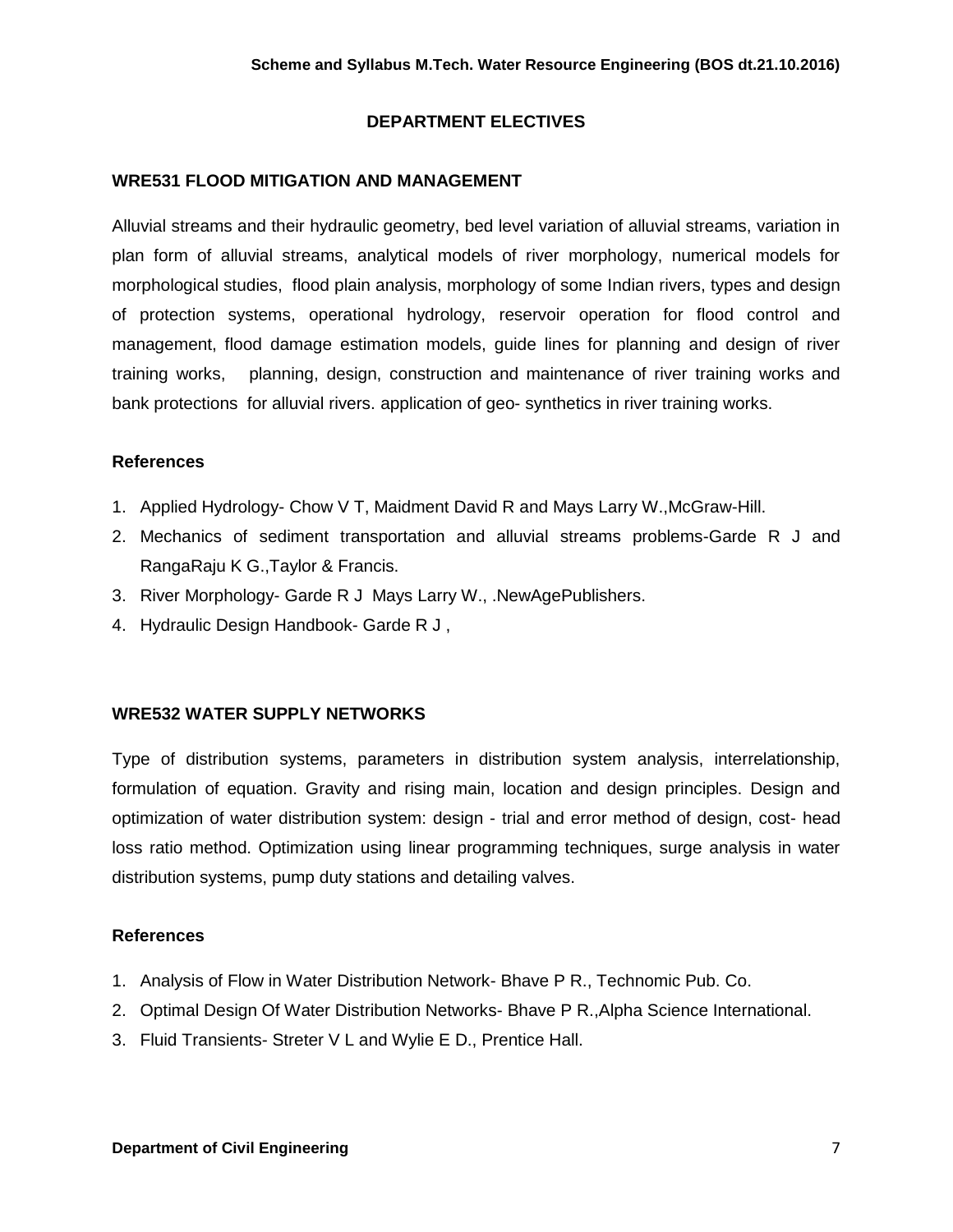#### **WRE533 GEOTECHNICAL INVESTIGATIONS IN WATER RESOURCES PROJECTS**

Problems and phases of foundation investigations; methods of exploration, geophysical and conventional methods; sounding, drilling and boring technique; ground water table determination; field tests – penetration tests, vane shear tests, pressure meter test, plate load test, field permeability test, critical evaluation of different tests; preservation and transportation of samples; selection of type of laboratory tests, analysis and interpretation of results, site evaluation and reporting. Suitability of soils for different water resources projects, study of various relevant I.S. codes. Application of remote sensing in geotechnical investigation.

#### **References**

- 1. Soil Mechanics &Foundation Engineering- K.R. Arora, Standard Publishers Distributors.
- 2. Engineering for Embankment Dams- Bhart Singh & R.S. Varshney, Aa Balkema (December 1995).
- 3. Soil Machines & Foundation Engineering -V.N.S. Murti. CRC Press

#### **WRE534 INTEGRATED WATERSHED MANAGEMENT**

Principles of watershed management, soil and water conservation practices, integrated planning, multidisciplinary approach, erosion and soil salinity problems and controlling techniques, gully control, landslide and correction techniques, structural and non structural measures, watershed modeling , application of remote sensing in water resources mapping, area assessment and watershed management, preparation of land drainage scheme, types and design of water conservation and water harvesting structures for different types of catchments

#### **References**

- 1. Watershed management and Field manuals -FAO
- 2. Watershed Management Guidelines for Indian conditions :Tideman, E. M.,Omega **Scientific**

#### **WRE535 HYDRAULIC MEASUREMENT SYSTEMS**

General characteristics of a measurement system, measurement system and stages, sensors and transducers, transmitters, converters, input-output relationship of measuring instruments, classification of errors and methods for reducing errors, calibration, sensitivity, hysteresis, resolution, drift, linearization, choice of instrument for a specific application. mechanical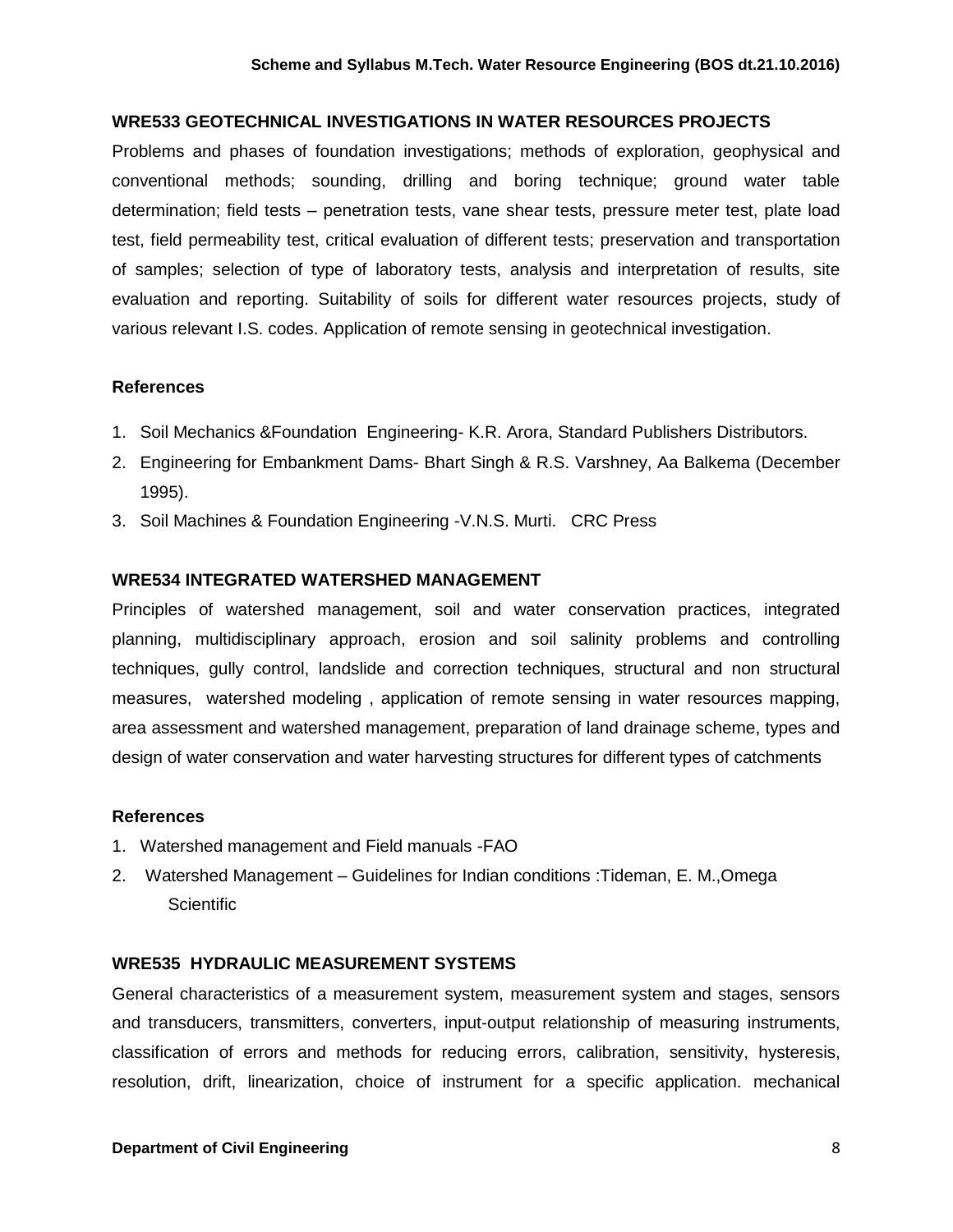pressure sensors, electrical pressure measuring devices, pressure transmitters and vacuum measurement systems. variable head flow meters, variable area flow meters, positive displacement flow meters, hot wire anemometer, open channel flow meters, mass flow measurement, liquid level, solid level and continuous level measurement. elastic elements for force measurement, torque measurements, electrical resistance.

# **References**

- 1. Instrumentation, Analysis and Measurement- Nakra and Choudhary,Tata McGraw-Hill **Education**
- 2. Industrial Instruments A.L. Seutko, Thomas Delmer, Newnes Publishing.
- 3. Measurement and Instrumentation Systems W. Bolton Newnes, Newnes Publishing.

# **WRE536 HYDRAULIC TRANSIENTS**

Flow oscillation in U tubes, Time of Establishment of flow.

Water Hammer: phenomenon, equations for elastic waves in simple and complex conduits, arithmetic integration and graphical methods of solution, Differential equations of water hammer and solution by method of characteristics.

Reflection and transmission of water hammer waves.

Allievie's equations and charts for uniform valve closure

Unsteady flow in canals: General differential equations of motion and continuity, shallow water equations and their solution using method of characteristics.

Surge Tanks**:** Functions, Different types, Design of surge tanks- Calame-Gaden equations, Johnsons method. Stability of surge tanks

- 1. Applied Hydraulic Transients- M. HanifChoudharyVan Nostrand Reinhold,Springer
- 2. Hydraulic Transients- Streeter,McGraw-Hill.
- 3. Water Power Engineering- M.M.Desmukh, Dhanpat Rai Pub.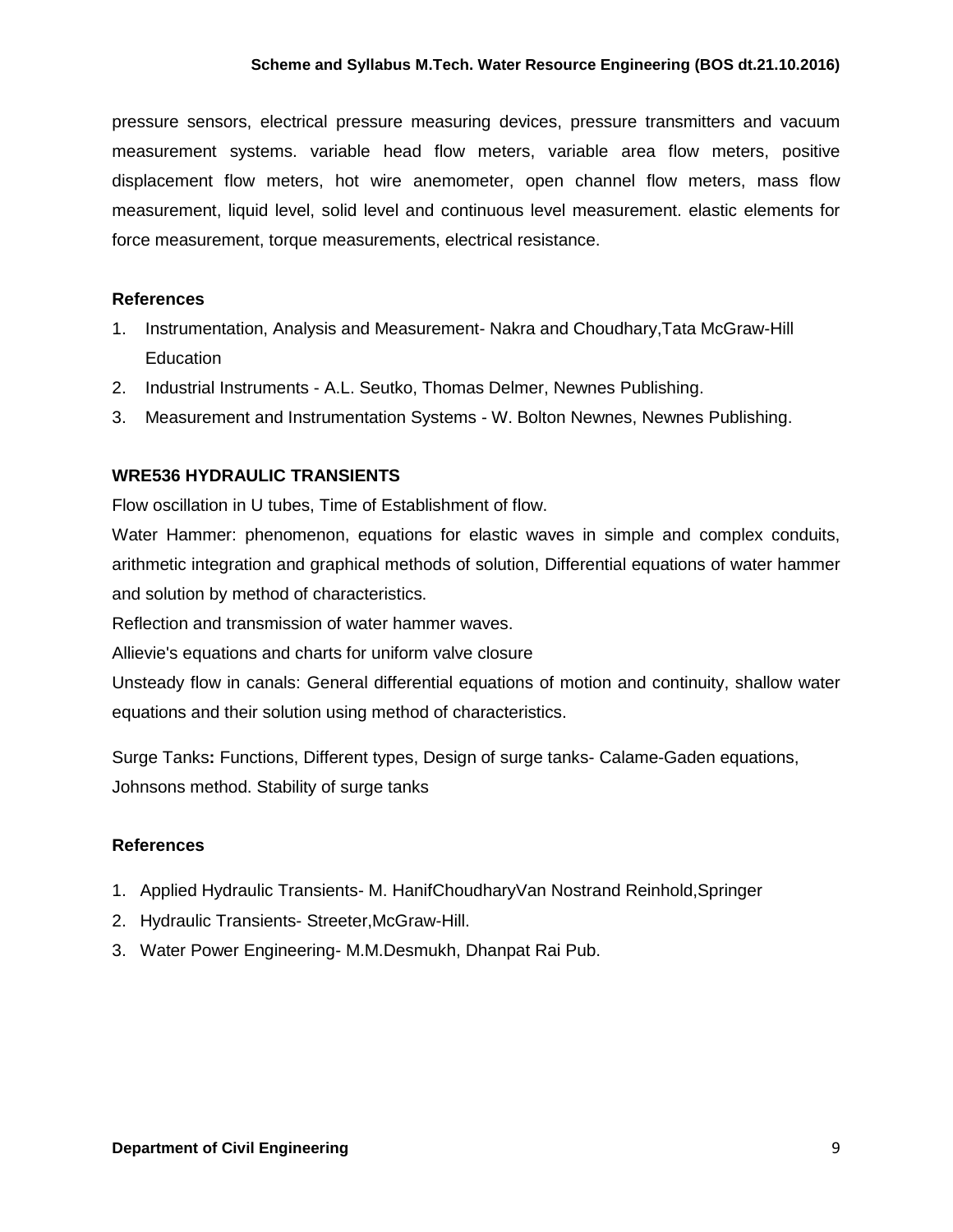# **WRE537 GROUND WATER HYDROLOGY**

Introduction : occurrence of ground water, geological formations as aquifers; types of aquifers, ground water movement, Darcy's law, permeability and its measurement, tracing of ground water movement, fundamental equations for steady and unsteady ground water flow, flow nets. well hydraulics: steady and unsteady flow in confined, semi-confined and unconfined aquifers, radial flow, superposition; multiple well system. Different methods of well construction; construction of well casings and screens, natural and artificial gravel packed wells. safe yields, estimation, pumping and recuperation tests.infiltration galleries, ground-water recharge, different methods. Groundwater modeling techniques: porous media models, analog models, electric analog models, digital computer models. Seawater intrusion: concept; interface and its location; control of intrusion. polluant transport ; plume transport, source identification, tracer methods.

### **References**

- 1. Groundwater Hydrology David Keith Todd, Wiley.
- 2. Hydraulics of Groundwater Jacob and Bear McGraw-Hill International Book Co.
- 3. Applied Hydrology- Mutreja K.N.,Tata McGraw-Hill, 1990.
- 4. Groundwater & Well Hydraulics- Raghunath,New Age International.

# **WRE538 HYDRAULIC ENERGY DISSIPATORS**

Introduction, mechanism & types of energy dissipaters, hydraulic jump, outlet works control mechanism, stilling basins for small outlet works and low and medium-high spillways , Various aspects of stilling basins, types of stilling basins and different appurtenances.

### **References**

- 1. Hydraulic Energy Dissipators Edward A. Elevatorski, McGraw-Hill, 1959.
- 2. Energy Dissipators and Hydraulic Jump-W.H.Hager, Springer.

# **WRE539 WATER RESOURCES PROJECT PLANNING, ECONOMICS & MANAGEMENT**

Principles of economic planning and decision making, price theory and resource allocation-Project Optimality conditions, cost- benefit studies: role of benefit-cost parameter in project selection. Economic feasibility tests. Involvement of risk and other variables, tangible and intangible benefits; Cost-benefit studies of single and multipurpose water resources projects;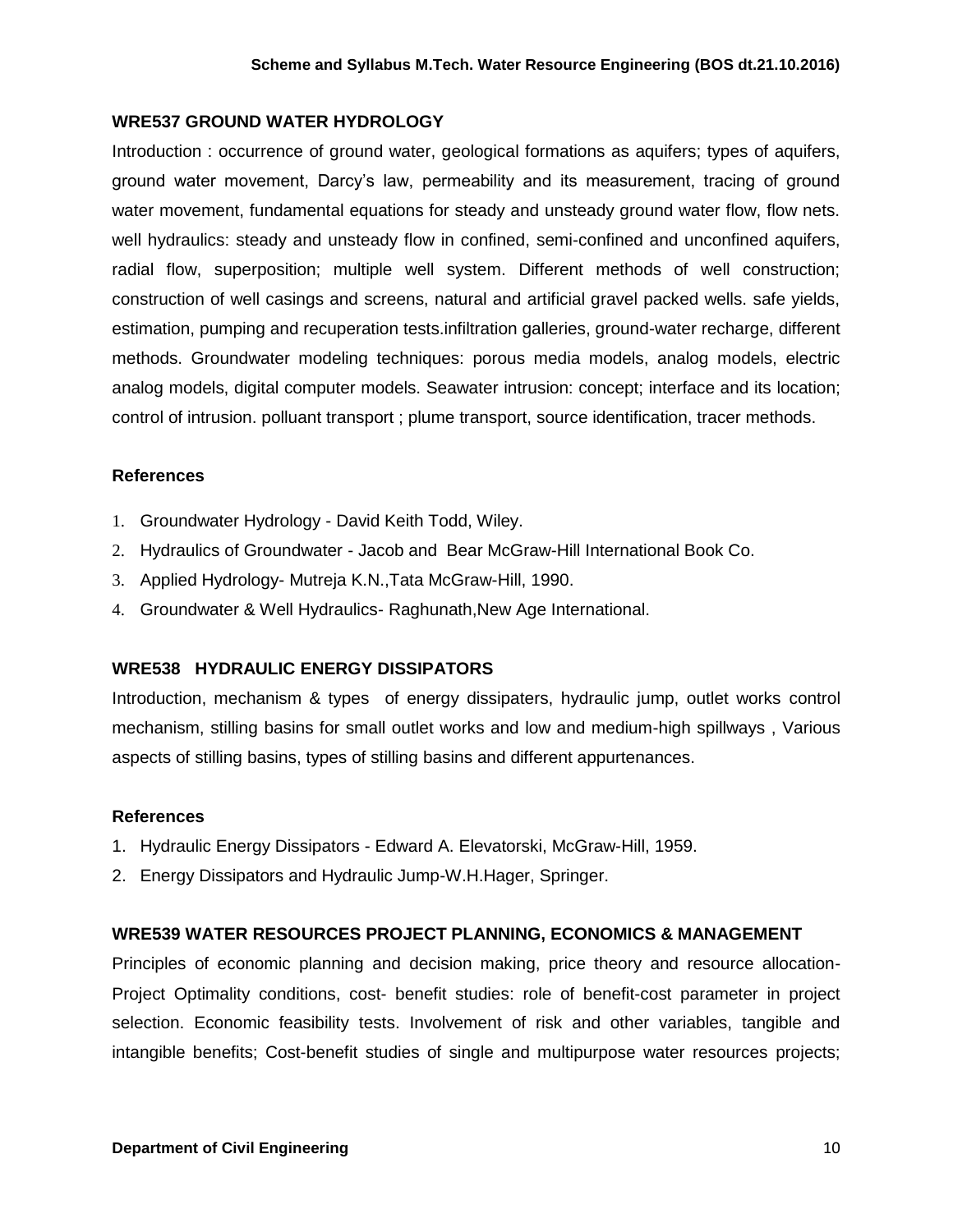Economic planning: Capacity expansion and project scheduling, multi-objective planning models, international developments on water transfer, preparation of feasibility reports.

### **References**

- 1. Principles Of Water Resources Planning- Alvin.S.Goodman,Prentice-Hall, 1984.
- 2. Economic of Water Resources Planning- James L. D. and Lee R. R., McGraw-Hill.

### **WRE541 SEDIMENT TRANSPORT**

Nature of sediment problems, Origin and formation of sediments, individual and bulk properties of sediments, competent velocity, lift force and critical tractive stress concept on cohesion less and cohesive soils; regimes of flow; Resistance to flow in alluvial streams, resistance relations based on total resistance and division of resistance into grain and form resistance, preparation of stage discharge curves for alluvial streams, velocity distribution in alluvial channel, Bed load computation by empirical equations, dimensional considerations and semi-theoretical equations, siltation, Mechanism of suspension, general equations of diffusion. Integration of sediment distribution equation. Differences between actual and theoretical exponents, prediction of reference concentration, Method of integrating curves of concentration and velocity. Simple relations for suspended load, Effect of temperature on suspended load, Wash load, Nonequilibrium transport of suspended load, Microscopic, macroscopic methods. Approximate methods of total load determination, sediment yield from catchments. Hydraulic geometry of alluvial streams, bed level variation of alluvial streams, aggradations and degradation models, reservoir sedimentation, local scours.

- 1. River Mechanics" Vol. I & II- Hsieh Wen Shen, Water Resources Publication.
- 2. Mechanics of sediment transportation and alluvial stream problems- Garde R. J. and RangaRaju K. G.,Taylor & Francis, 2000.
- 3. River morphology- Garde R. J.,New age international publisher.
- 4. Loose boundary hydraulics- Raudkivi, A. J., CRC Press.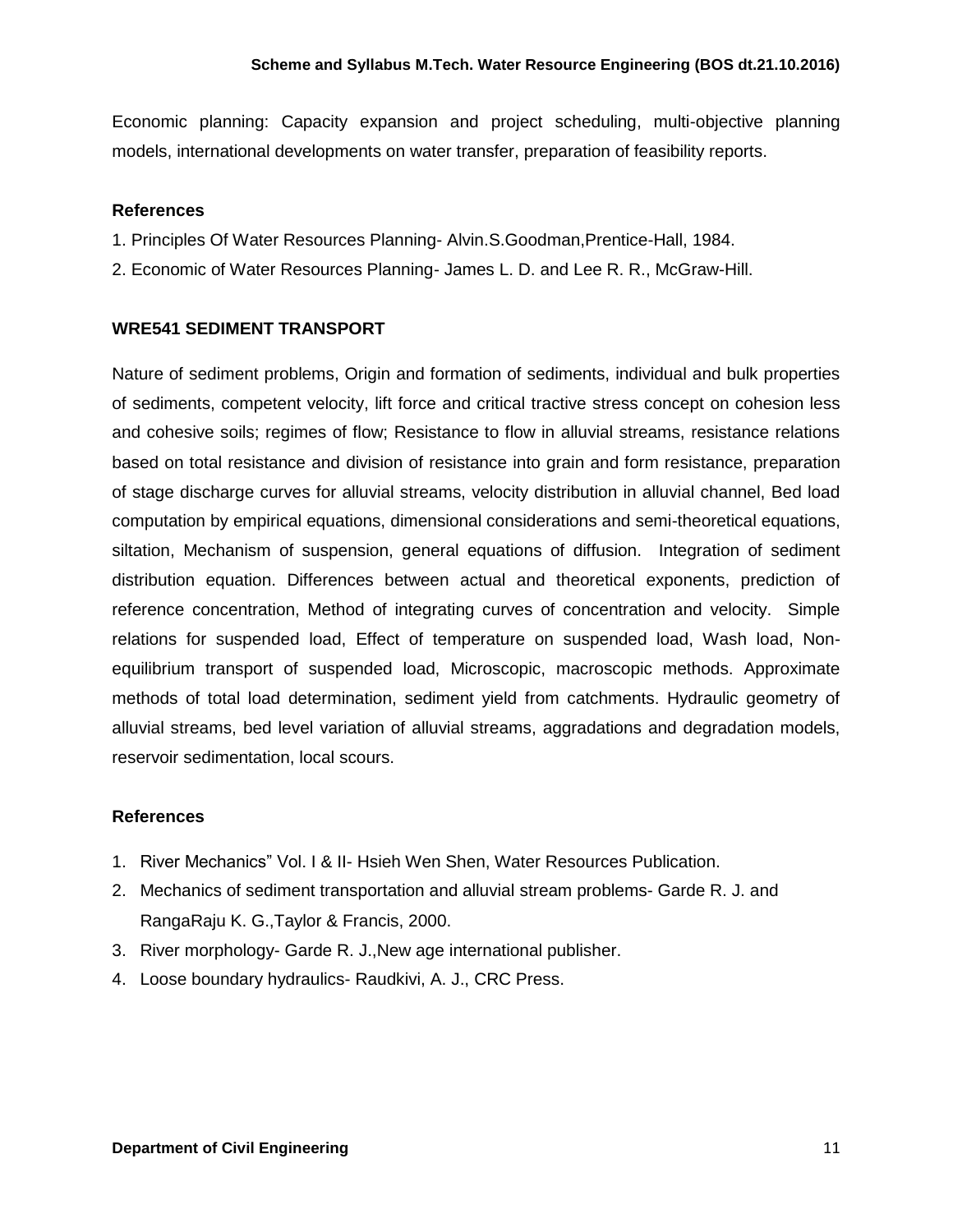### **WRE542 RESERVOIR SEDIMENTATION MANAGEMENT**

Physical process of reservoir sedimentation, siltation mechanism, modes of sediments transport to reservoirs, morphological effects of river impoundment, movement of sediments in reservoirs. Prediction of reservoir sedimentation, storage recovery and preservation. Impact of reservoir sedimentation. Methods for minimizing sediment deposition in reservoir, methods of preserving reservoir capacity and prevention of sediment inflow .Sustainable management of dams for sediment control. Reservoir conservation model, RESCON for technical and economical optimization of reservoir sedimentation studies.

### **References:**

- 1. Reservoir sediments management- SahnazTigrek and tuce Aras, CRC press.
- 2. Reservoir sedimentation Handbook- Gregory L. Morris, Jiahua Fan.

# **WRE543 STOCHASTIC HYDROLOGY**

Statistical methods in hydrology, probability distribution of hydrologic variables, hypothesis testing and goodness of fit, flood frequency analysis, single and multiple regression analysis, classification of time series, characteristics of hydrologic time series, statistical principles and techniques for hydrologic time series modeling, time series modeling of annual and periodic hydrologic time series (including AR, ARMA, ARIMA, and DARMA models), multivariate modeling of hydrologic time series, practical considerations in time series modeling applications, Soft computing techniques.

# **References**

- 1. Stochastic Hydrology P.Jayrami Reddy, Laxmi Publications.
- 2. Applied Stochastic Hydrology -Y.K. Zhang

# **WRE544 SOFT COMPUTING TECHNIQUES IN WRE**

Introduction, need for soft computing techniques, components of soft computing. Artificial Neural Networks (ANN), types of ANN and learning algorithms, tasks performed by ANN. Basic concepts of feed forward neural networks, perception learning rule, back propagation learning algorithm, application of feed forward ANN for function approximation and prediction. Hebbian learning and hopified networks , pattern association, radial basis function networks, Kohonen networks and self organization maps, applications of ANN in pattern classification.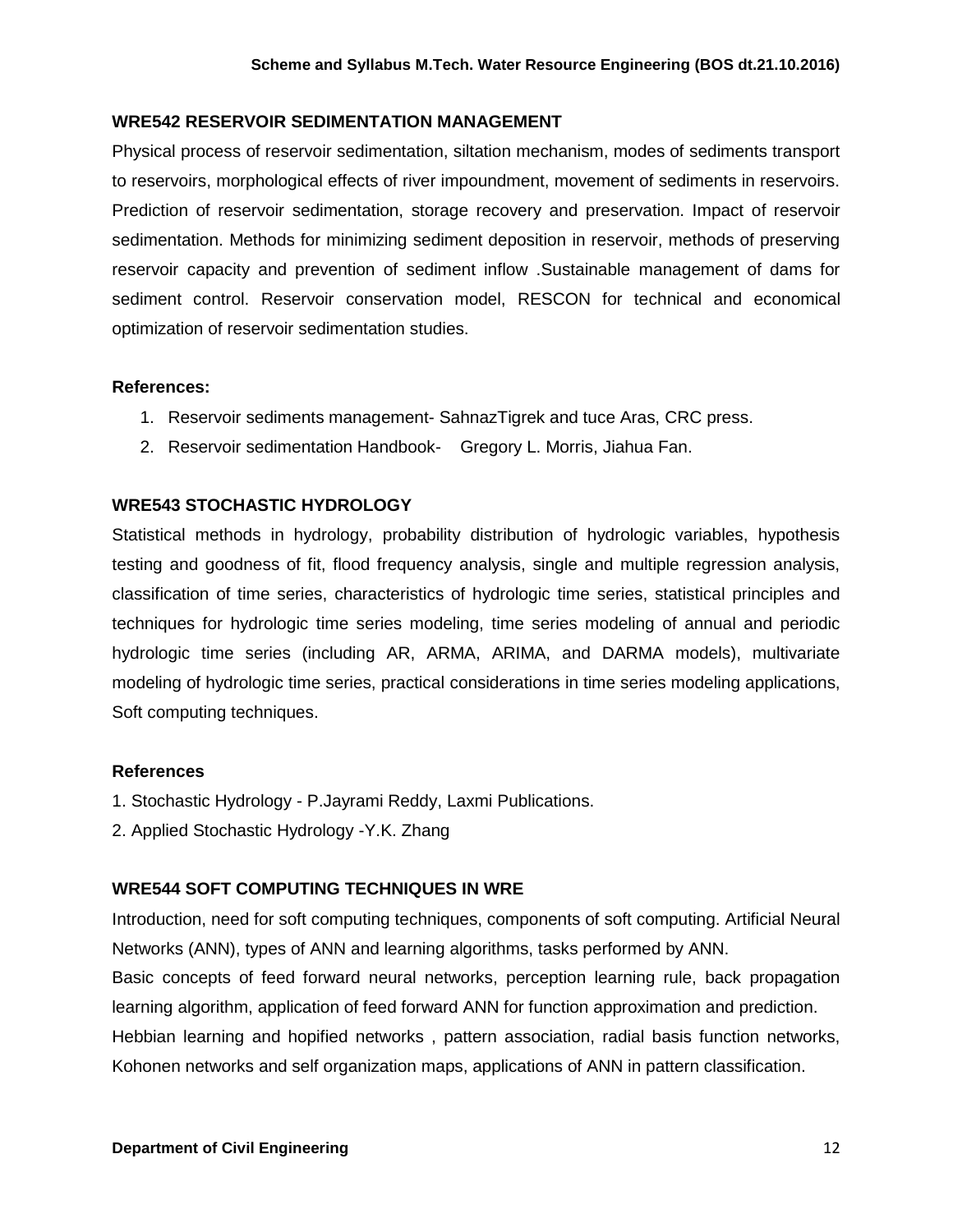Information and uncertainty, chance versus ambiguity, classical sets and fuzzy sets, logic and reasoning. Fuzzy set operations and fuzzy relations, Membership Functions, fuzzy numbers and fuzzy arithmetic.

Fuzzy Systems, fuzzy relations, fuzzy interface systems, Decision making with fuzzy information, Fuzzy classification and pattern recognition, Neuro-Fuzzy Systems.

Evolutionary computing , concepts of genetic algorithm, components of genetic algorithm, Hybrid soft computing techniques, Applications in Hydrology and Water Resources Engineeirng.

# **References**

- 1. Neural Networks, A Comprehensive Foundation- Haykin, Prentice Hall India.
- 2. Neuro-Fuzzy and Soft ComputingA Computational Approach to learning-Jang, J.R., Sun Chuen-tsaiand MizutaniEiji, Prentice Hall.

# **OPEN ELECTIVES**

# **WRE 551 PROBABILITY AND STATISTICAL METHODS**

One dimensional random variables: Random variables - Probability function – moments – moment generating functions and their properties – Binomial, Poisson, Geometric, Uniform, Exponential, Gamma and Normal distributions – Functions of a Random Variable, weighting of observations.

Two dimensional random variables: Joint distributions– Marginal and Conditional distributions – Functions of two dimensional random variables – Curve fitting– Regression Curve – Correlation., Propagation of systematic and accidental errors, theory of least squares and its application to adjustment problems.

Statistical principles and techniques for hydrologic time series modeling, time series modeling of annual and periodic time series (including AR, ARMA, ARIMA, and DARMA models), multivariate modeling of time series, practical considerations in time series modeling applications,

Testing of hypotheses, Covariance matrix – Correlation Matrix – Multivariate Normal density function Principal components – Sample variation by principal components – Principal components by graphing. Multivariate analysis Sampling distributions - Type I and Type II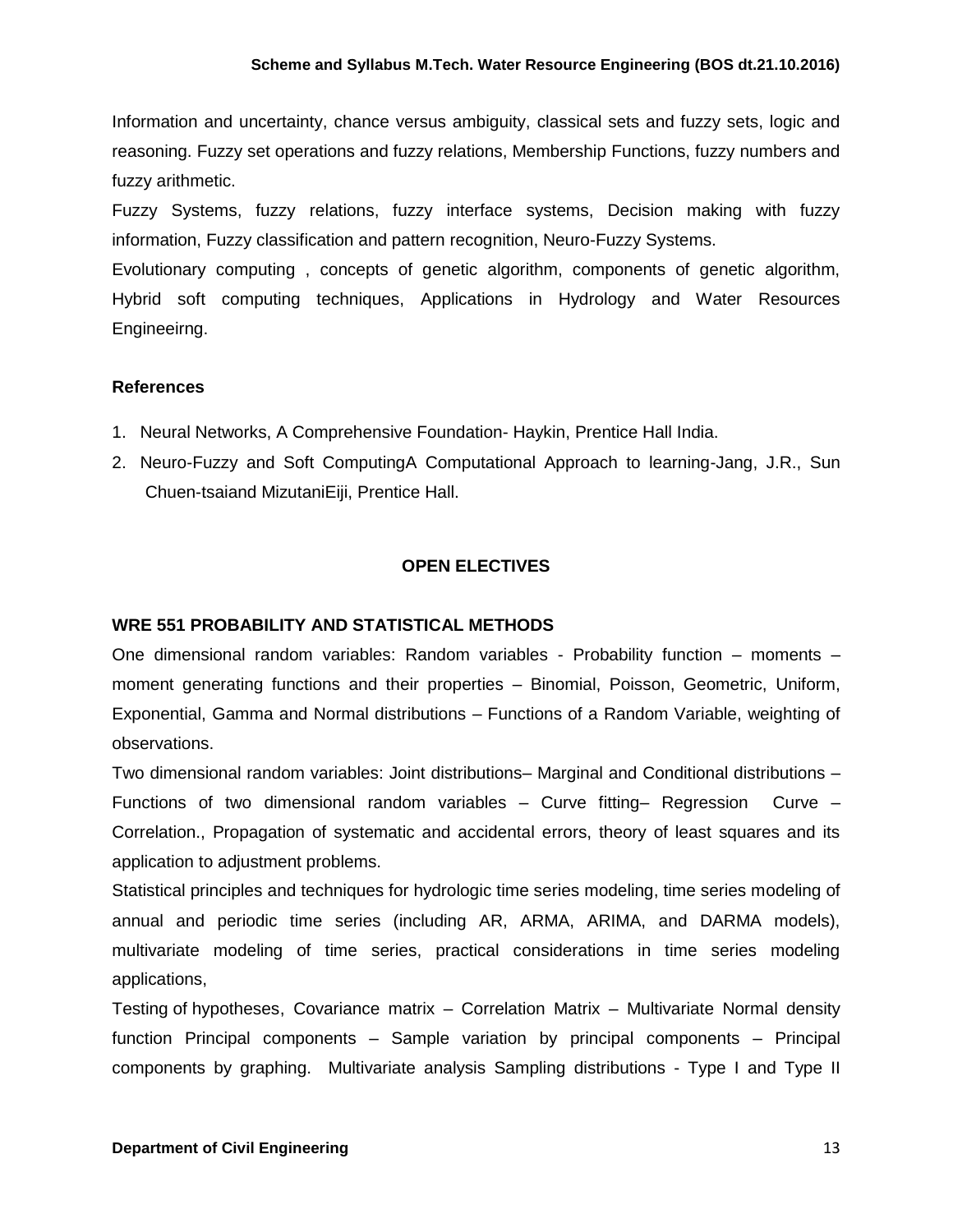errors - Tests based on Normal, t, Chi-square and F distributions for testing of mean, variance and proportions – Tests for Independence of attributes and Goodness of fit.

### **References**

- 1. Probability & statistics for Engineering and the Sciences- Jay L. Devore, Cengage Learning, Inc.
- 2. Applied multivariate methods for data analysis- Dallas E Johnson,Duxbury Resource Center.
- 3. Probability and Statistics for Engineers- Richard Johnson,Pearson.
- 4. Applied Multivariate Statistical Analysis- Richard A. Johnson and Dean W. Wichern, Pearson.

# **WRE552 FINITE ELEMENT METHOD**

Basic concepts of mathematical models and numerical simulation, Initial and boundary value problems, classification of partial differential equations, flow governing equations applied to water resources, features and steps of FEM analysis, weak formulation, Ritz method, weighted residual methods, discretisation of domain, coordinate systems, interpolation functions, element matrix, assembly of element matrices, application of boundary conditions, solution of algebraic equations, numerical integration, parametric formulations, serendipity elements, Jacobian, application of FEM to simple discrete system and continuous domain problems of water resources

### **References**

- 1. An Introduction to The Finite Element Method- Reddy J.N.,McGraw-Hill.
- 2. Finite Element Analysis- Theory and Programming- C.S. Krishnamoorthy, Tata McGraw-Hill Education.
- 3. Finite Element Handbook-H. Kardestuncer

# **WRE553 GEOSPATIAL TECHNIQUES**

Introduction to Geospatial Technologies. Usefulness in Water Resources Engineering. Fundamentals of remote sensing - Interpretation - Equipments - Techniques of data acquisition – Satellites and sensors – Digital Image processing. Introduction to GPS - Working principle of GPS - Measurement and mapping techniques Introduction - Geo referenced data - Data input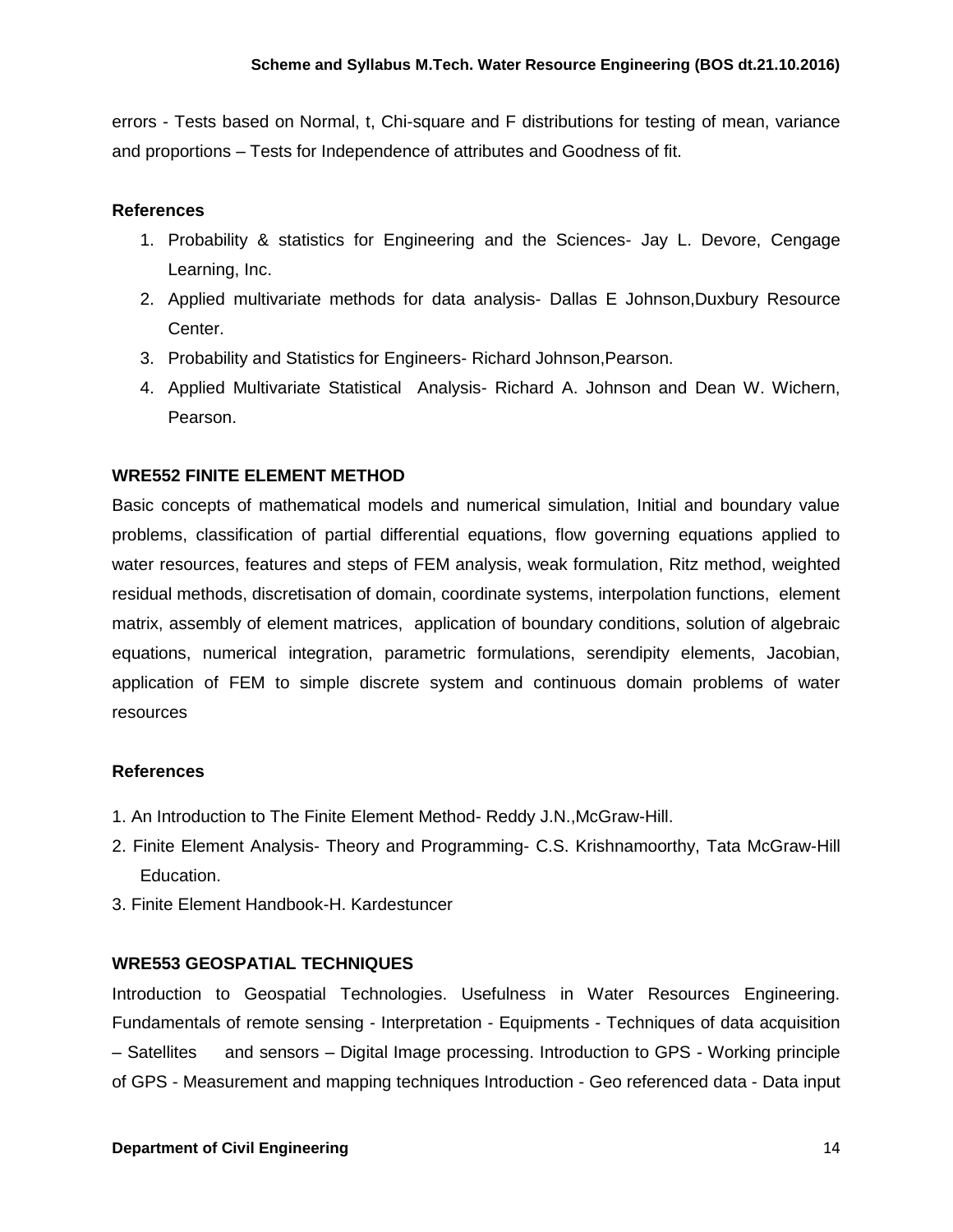& output - Data quality and management - GIS analysis functions - Implementation of GIS. Geospatial Analysis-Methods -Measurements - Analysis – Geo visualization, Different geospatial technology software - Salient features – Capabilities. Application of Geospatial Technologies to Water resources Engineering - Case studies

### **References**

- 1. Essentials of GPS- Agrawal N.K,.Printsasia
- 2. Remote Sensing and GIS- Bhatta B., Oxford University Press.
- 3. Remote Sensing and Image Interpretation- Lillesand T.M. and Kiefer R. Wiley
- 4. Geographical Information Systems Stan Aronoff,WDL Publications

### **WRE554 HYDRO POWER ENGINEERING**

Need of hydropower, planning for water power development, estimation of available water power, power duration curve, storage and pond age, load power load factor, load duration curve, classification of hydropower development, economics of hydropower development. operation and maintenance of hydro plants. Components of storage power development, runoff-river power development and pumped storage power plant (PSPP). advantages, types and location of underground power station, its components, types of layout, limitations of underground power plants, advantages of small hydropower, classification of small hydropower, , components of small hydropower development, economics of small hydropower schemes. general layout of the power house and arrangement of hydropower units, variation in design of power house. under ground power station: types of underground power plants, alignment and layout of cavities, investigations and studies, safety requirements, sizing of a power house, types, location and alignment of intakes, losses in intakes. hydraulic design of penstocks, valves and gates.

- 1. Water Power Engineering- Barrows H. K.,McGraw-Hill Book.
- 2. Water Power Engineering- Dandekar and Sharma,Vikaspublishing.
- 3. Water Power Engineering Deshmukh M.M.,Dhanpatrai sons.
- 4. Handbook of Hydroelectric Engineering- Nigam P S.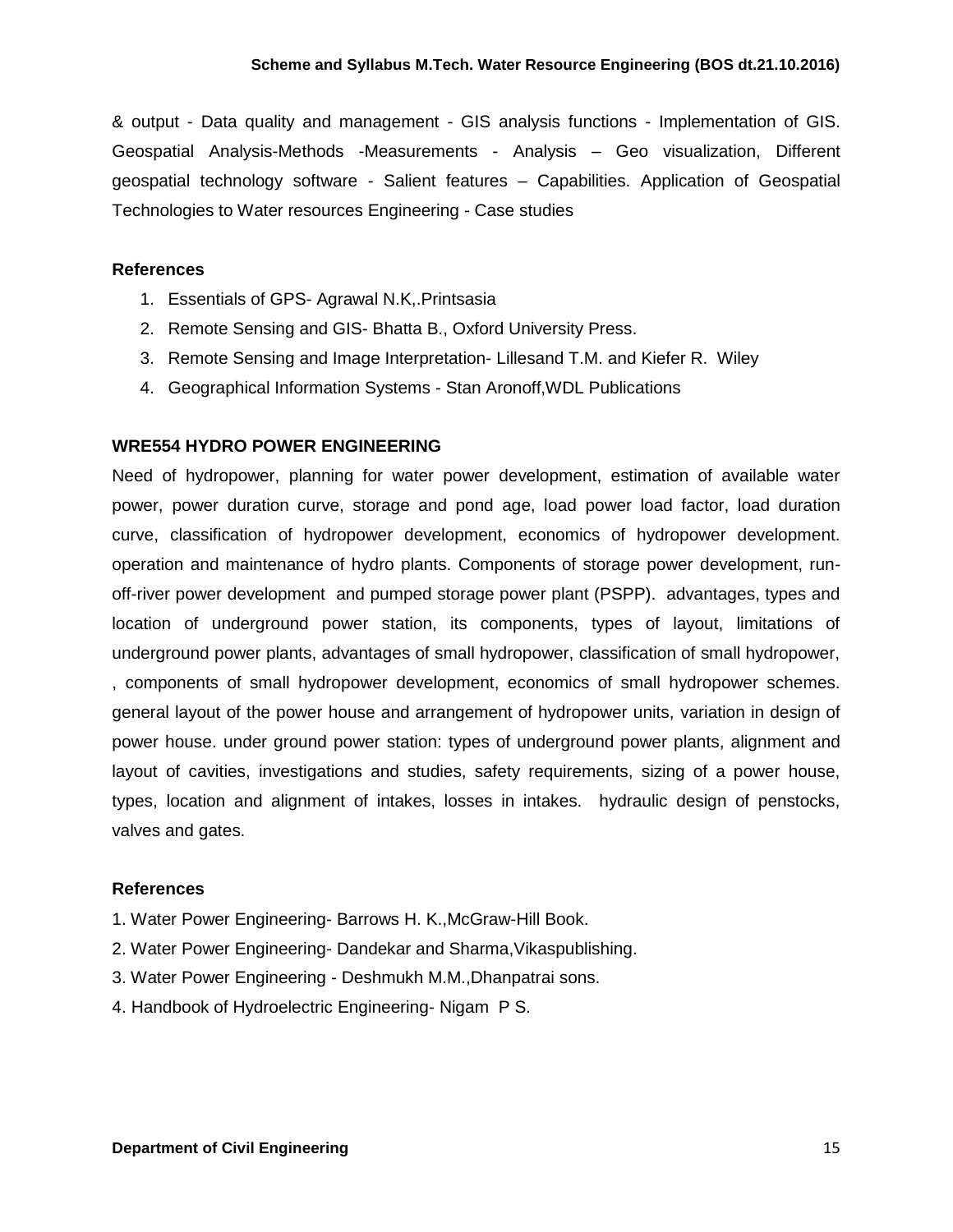#### **WRE555 ENVIRONMENTAL IMPACT ASSESSMENT**

EIA as a tool for sustainable development, concept of carrying capacity in terms of supportive and assimilative capacities, food security issues and significance and uses of multipurpose water resources projects impact assessment: environmental, social and economic issues, issues in collection of baseline data, concept of scoping, screening, environmental impact assessment (EIA),and environmental impact statement (EIS), rapid and comprehensive EIA, methodologies: including checklists, matrices and networks, procedures for environmental clearance by the government of India with reference to water resources projects, history of irrigation related environmental impacts across civilizations, impact of water resources projects on environment, large dams versus small dams: issues and controversies. green revolution and its consequences, case studies relating to large multi-purpose water resources projects, mitigation strategies specific to water resources projects, environmental management, appropriate sitting practices to minimize environmental damages, and rehabilitation issues, rehabilitation policies of the government of India.

#### **References**

- 1 [Introduction To Environmental Impact Assessment-](http://books.google.co.in/books?id=7cZ6Sxd9gR4C&printsec=frontcover&dq=eia&hl=en&sa=X&ei=lMU8T8KsNYfYrQed4LHRBw&ved=0CD4Q6AEwAQ) [John Glasson,](http://www.google.co.in/search?hl=en&sa=G&tbm=bks&tbm=bks&q=inauthor:%22John+Glasson%22&ei=lMU8T8KsNYfYrQed4LHRBw&ved=0CD8Q9Ag) [Riki Therivel,](http://www.google.co.in/search?hl=en&sa=G&tbm=bks&tbm=bks&q=inauthor:%22John+Glasson%22&q=inauthor:%22Riki+Therivel%22&ei=lMU8T8KsNYfYrQed4LHRBw&ved=0CEAQ9Ag) Routledge,
- 2. [Methods Of Environmental Impact Assessment -](http://books.google.co.in/books?id=XXBwx-UznToC&pg=PA13&dq=eia&hl=en&sa=X&ei=lMU8T8KsNYfYrQed4LHRBw&ved=0CGkQ6AEwCA) [Peter Morris,](http://books.google.co.in/books?id=XXBwx-UznToC&pg=PA13&dq=eia&hl=en&sa=X&ei=lMU8T8KsNYfYrQed4LHRBw&ved=0CGkQ6AEwCA) Riki Therivel, Taylor & Francis
- 3. [Environmental Impact Assessment, Theory And Practice-Peter Wathern](http://books.google.co.in/books?id=rOUOAAAAQAAJ&pg=PA114&dq=eia&hl=en&sa=X&ei=3sU8T-uJIpGqrAfbtK3dBw&ved=0CDoQ6AEwATgK) , Routledge

#### **WRE556 RAINWATER HARVESTING**

Concepts of Water Shed need for watershed development in India, Planning of watershed management. Drainage. Need for artificial recharge and rain water harvesting. Recharge Structures: various artificial recharge structures: recharge ponds - recharge pits - percolation ponds - Rainwater harvesting in urban areas: RWH structures - design - construction. Recharge Estimation & Maintenance: Estimation of probable runoff from an area including roof tops maintenance and monitoring of RWH structures Exploration techniques and selection of artificial recharge zones

- 1. Groundwater Hydrology- David Keith Todd, Wiley.
- 2. Rainwater Harvesting Techniques to augment Groundwater- Ministry of Water Resources,
- 3. Groundwater and Wells Edward E. Johnson S.I.,